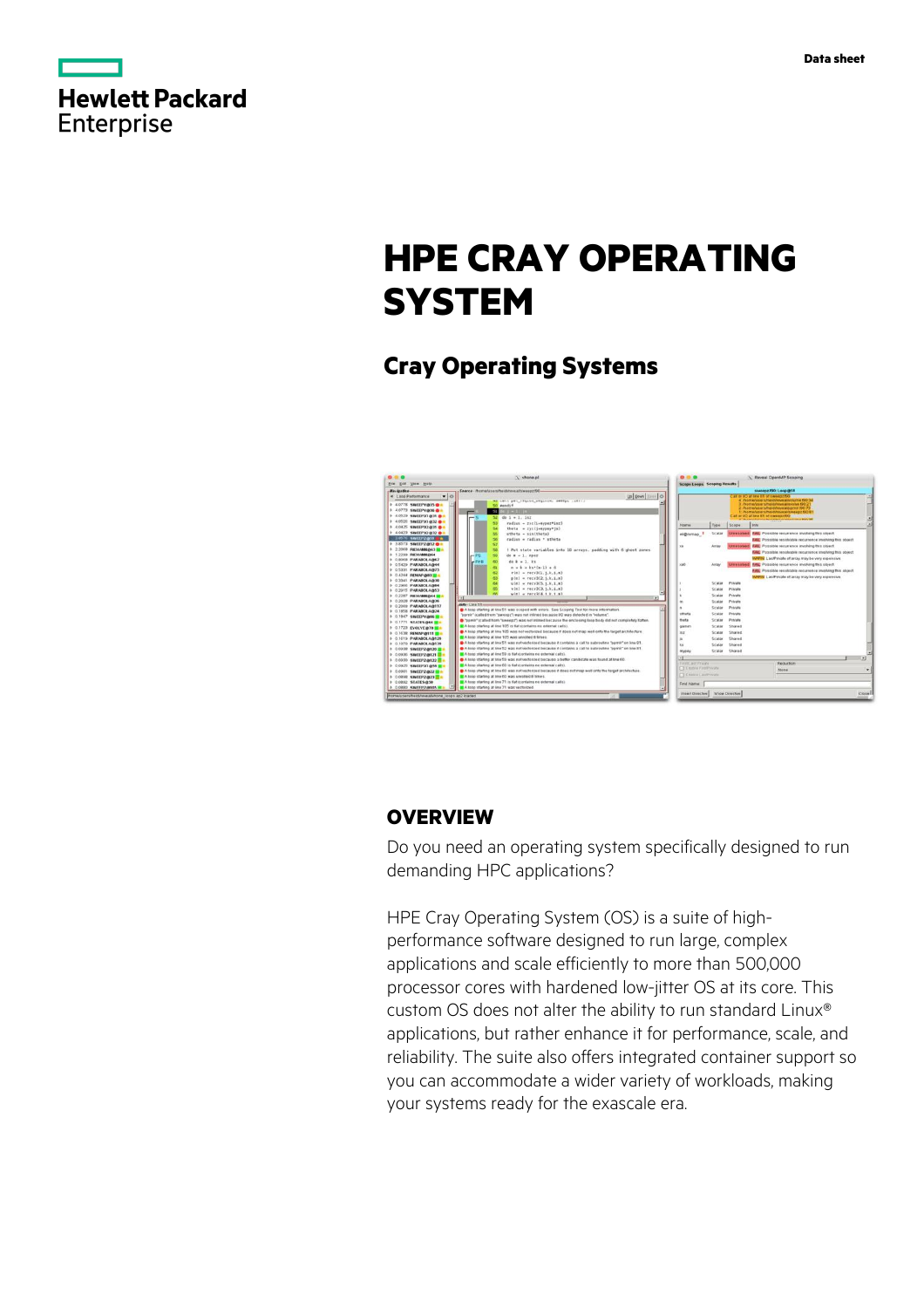### **FEATURES**

#### **Infrastructure Software for the Exascale Era**

HPE Cray OS is based on SUSE® Linux Enterprise Server (SLES) with enhancements for high performance computing.

We crated a compute image that is particularly small in footprint, helping to maximize available computing resources and has a low-jitter OS to remove performance thieves.

The enhancements do not alter the ability to run standard Linux applications, but rather enhance it for performance, scale, and reliability.

The software suite offers integrated container support for more flexibility and many ISV applications are available "out of the box".

#### **Integrated Performance, Resiliency, and Health Features**

HPE Cray OS includes RAS features such as services to verify compute nodes run efficiently with integrated performance testing and hardware reporting.

Integrated node health service means that users can validate compute nodes prior to application launch to help maximize use of available resources.

HPE Cray OS offers power and frequency limiting for power capping and management.

Integrated support for Lustre® parallel file systems and enhanced compute node file system projection.

#### **Leverage Cray Supercomputing Lineage**

HPE Cray Operating System was developed and enhanced over several decades to address specific needs of HPC customers.

Built with features for the new era of computing, based on a long history of supercomputer leadership.

HPE Cray OS is fully supported by HPE Pointnext Services.